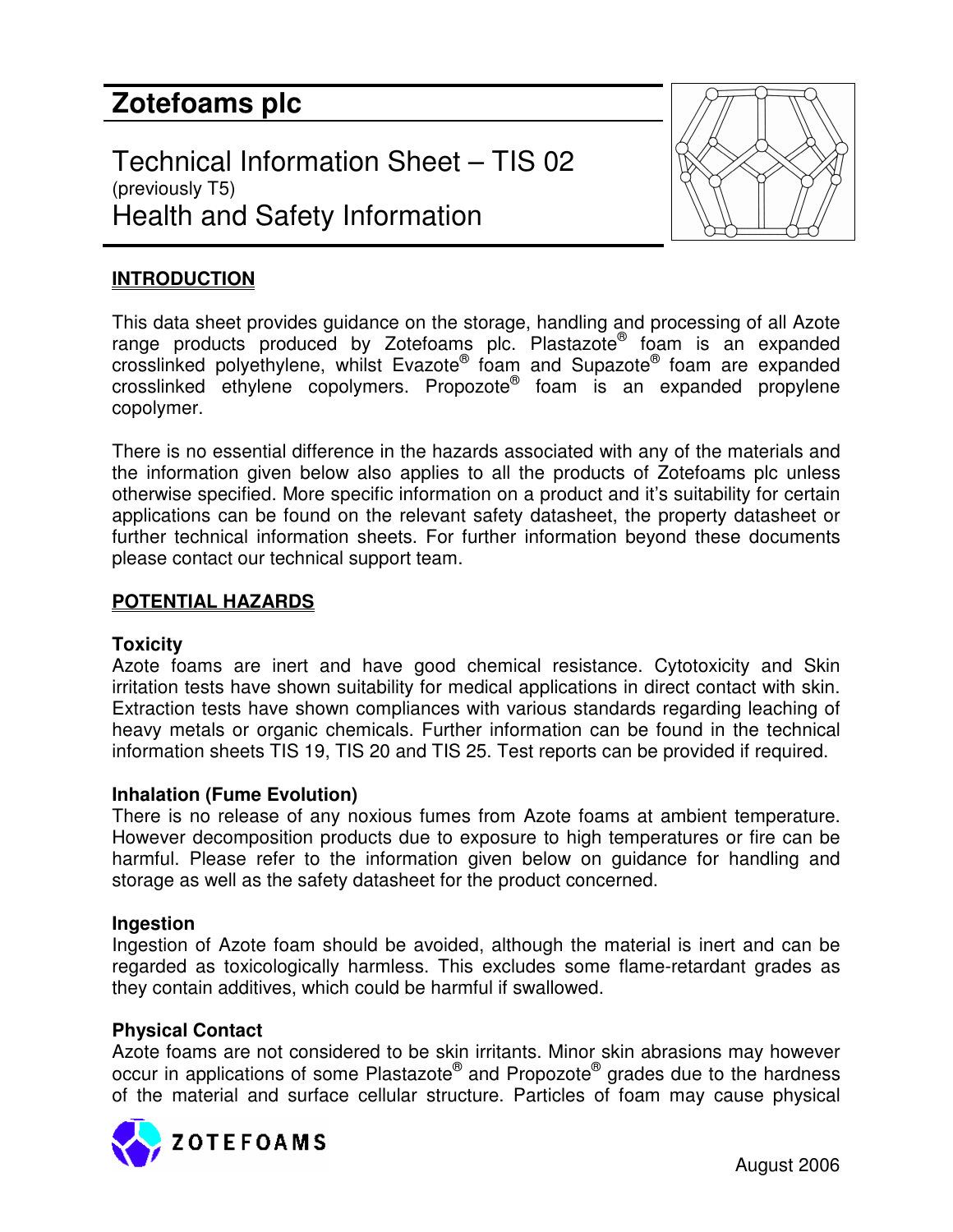irritation if they get into eyes. No cases of allergic reactions to Azote foam have been confirmed in over thirty years of use and this is supported by cytotoxicity and sensitisation test results. For further information on these tests please consult the technical information sheet TIS 25.

# **FIRE, IGNITION AND BURNING CHARACTERISTICS**

When Plastazote® foam is heated in air, softening will occur at temperatures above 70 °C (slightly lower for Evazote® and Supazote® and higher for Propozote®). The extent of softening will depend on the time of exposure and the temperature. Melting points for Plastazote® grades are in the range of 105 – 115 ℃ (for Evazote® foams 85 – 90 °C; for Supazote® foam 70 – 80 °C; for Propozote® foam 130 – 145 °C) and decomposition will occur at about 300 °C. It should be noted that Plastazote® and Evazote<sup>®</sup> foams are crosslinked and do not actually melt and flow at this temperature but soften significantly. Propozote® on the other hand is not crosslinked and will melt to form a liquid. Long term exposure to temperatures around or above the melting point but below the decomposition temperature will result in the foam shrinking significantly, in extreme cases back to a solid material. Short term (i.e. several minutes) exposure at temperatures above the melting point can however be used to soften the material to allow thermoforming.

Above the decomposition temperature Azote foams will break down to produce carbon monoxide and water as well as small amounts of various hydrocarbons and aldehydes. The gases produced by the breaking down of the material may ignite, and if they do they will provide heat of combustion pyrolysing more foam and any other material in the vicinity. Under flaming conditions the main combustion products are carbon dioxide and water, although if insufficient oxygen is present, or when the flame is extinguished, the smoke may contain appreciable quantities of carbon monoxide, acrolein and other aldeyhdes. Burning can be accompanied by the release of flaming molten droplets of polymer, which could ignite adjacent flammable materials.

Some flame-retardant grades contain additives designed to reduce the ignitability and flame spread from small heat sources. In a full-scale fire these materials can burn to give dense black smoke and acrid fumes.

Please note that these comments can only be of a general nature since the conditions of a real fire can never be fully predicted.

# **RECOMMENDED PRECAUTIONS FOR TRANSPORTATION, HANDLING AND STORAGE**

# **General**

Plastazote<sup>®</sup> foams are normally supplied as sheets, blocks or rolls as manufactured with process skins. Material may be supplied loose or stretch-wrapped on pallets. Split sheets are supplied wrapped in paper or polyethylene bags.

The products are chemically stable at room temperature and as no fumes are produced under normal conditions no special precautions need to be taken on this account.

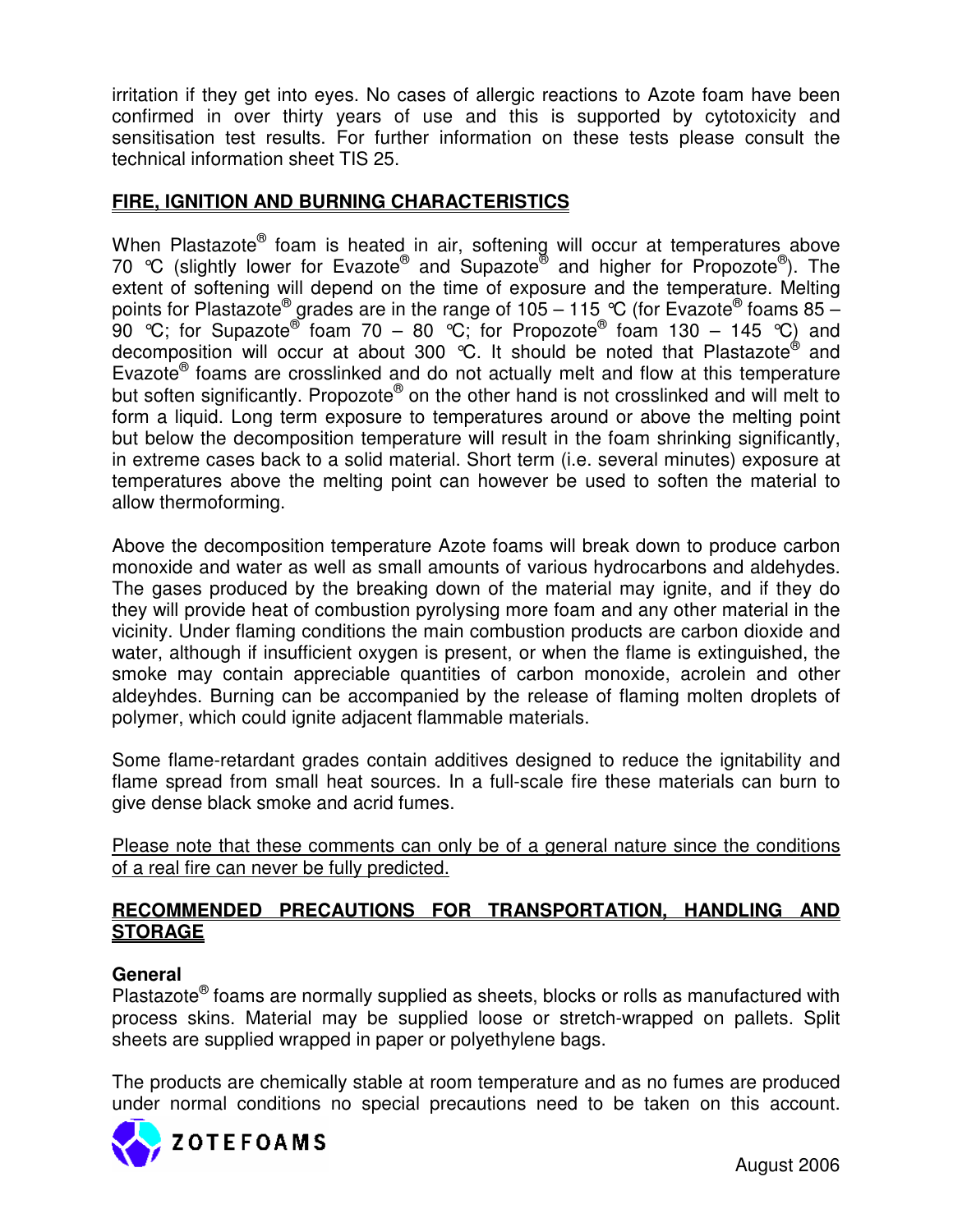Plastazote<sup>®</sup> foams can show deterioration in physical properties if exposed for extended periods to strong sunlight, and this will apply also to the film used for wrapping stacked pallets. It is therefore recommended that materials are stored out of direct sunlight. Additionally, the outer surfaces of products wrapped in transparent film and exposed to strong sunlight have been found to reach temperatures sufficiently high to cause shrinkage and warping of sheets at the top and side of the stack. This particularly applies to Evazote® foam and Supazote® foam. It is due to a 'greenhouse' type of effect and is an additional reason for recommending storage out of direct sunlight.

The handling and stacking of Plastazote® foam, as with all insulating materials, can generate static electric charges, which may discharge through operators causing minor discomfort. Such static discharges may cause ignition of vapours from flammable solvents and such materials (together with any other materials likely to ignite or suffer damage from static discharge) should not be stored adjacent to Plastazote foam. It should be noted that conductive and static dissipative foam grades will act as channels for static discharge when they are brought into contact with charged materials. (Further information on static discharges and presence of flammable materials is given in the fabrication guidelines below)

Plastazote<sup>®</sup> foams are combustible, and good housekeeping is necessary to minimise the possibility of accidental fires. Excessive heating can cause Plastazote® foam to decompose giving off combustible fumes with consequent fire danger. Plastazote® foam should be stored well away from any direct heat source. Users who stock large quantities are recommended to review their precautions with regard to fire and consult the local fire prevention officer.

Due to the thermoplastic nature of the materials prolonged exposure to heat sources such as hot water pipes or radiators may cause shrinkage or deformation (often when heat and pressure are present) of the foam sheets. In extreme cases such heat exposure can cause deterioration of the material similar to that observed during exposure to direct sunlight. To avoid thermal expansion, which is a reversible process, it is advisable to store samples in ambient conditions. If materials are stored in an area without temperature control, problems in fabrication can be avoided by moving materials to the fabrication area at least 24 hours before work begins. This will allow the material to be conditioned to the temperature of use.

# **Fire - Action In The Event Of a Fire Involving Plastazote ® Foam**

Any commonly available extinguisher may be used. Water, particularly in the form of a spray, has been found to be very effective but may be inadvisable in certain circumstances; e.g. in close proximity to electrical installations. It is recommended that advice should be sought from the local Fire Authority on fire fighting equipment and procedures.

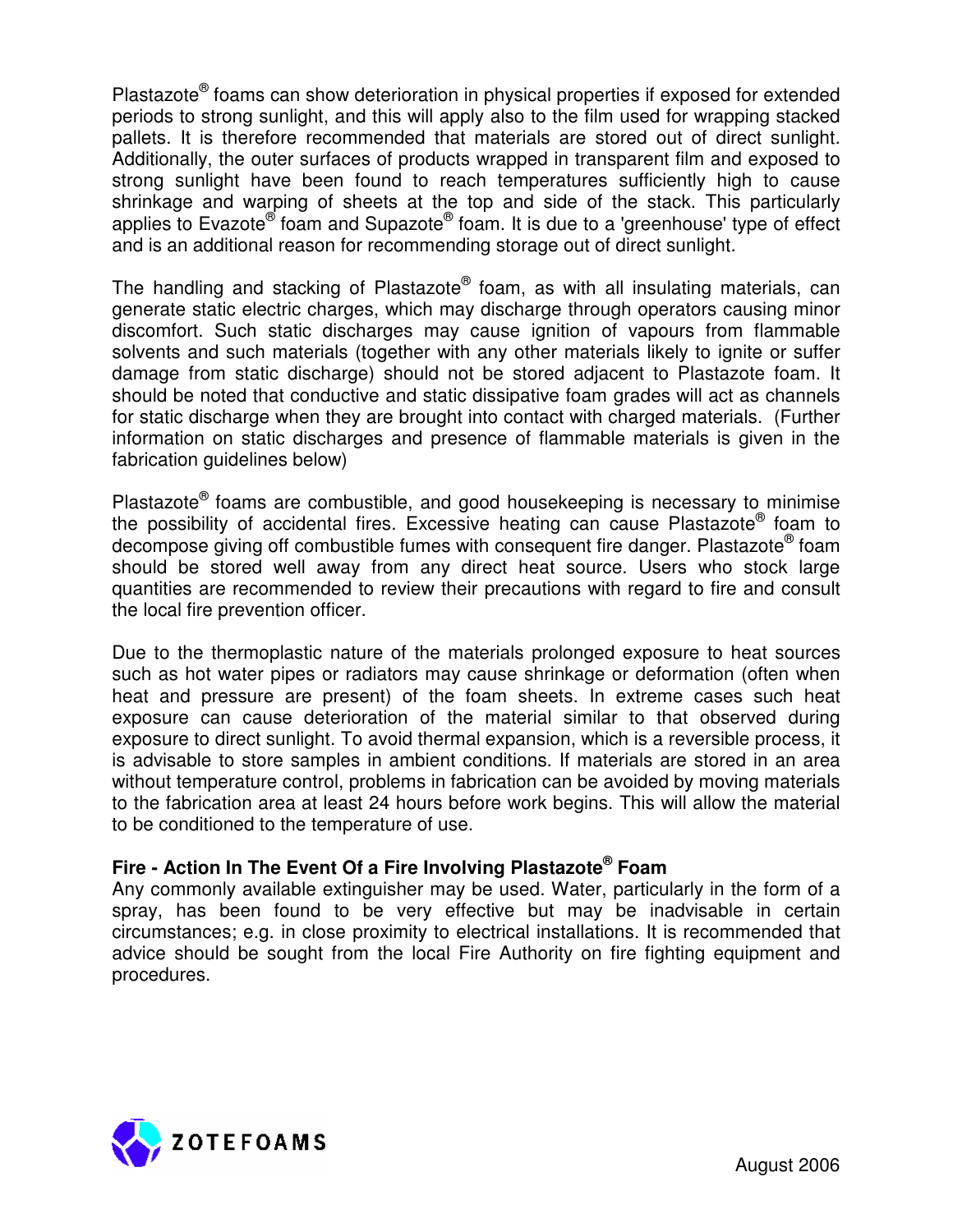## **RECOMMENDED ADDITIONAL PRECAUTIONS**

#### **Effect of Heat**

As with all polyolefin-based materials, Plastazote® foam undergoes minor thermal degradation at temperatures approaching 200 °C and small quantities of organic volatiles are generated.

#### **Processing Methods**

#### *General*

The following notes are given to indicate hazards associated with the main processes used to convert foam sheets into finished parts. Good housekeeping by segregation and removal from the working areas of off-cuts and waste should be adopted. Machines should be cleaned regularly to remove any build up of dust and to eliminate the risk of a dust explosion.

#### *Knife Cutting*

For this technique it is recommended that, if continuous sharpening of the knives is employed, the grinding wheels are enclosed or so arranged that sparks cannot impinge on any off-cuts or dust produced by this process.

Static build up on large cut areas has been observed and although this is not hazardous, for employee comfort some form of dissipation may be necessary. Efficient earthing or ionisation of the air has been used satisfactorily.

#### *Press Cutting*

No special employee protection is necessary beyond the normal safety precautions for power-operated presses.

#### *Bandsawing and Routing*

No special employee protection is necessary but woodworking machinery regulations should be observed.

#### *Hot Wire cutting and Heat Laminating*

Safety interlocks, which cut off the heat supply when Plastazote® foam is in contact with but not moving past the heat source are recommended. Small quantities of fumes are produced during this process and it is recommended that these be extracted to the outside of the building.

#### *Grinding*

Profiles can be formed in Plastazote foam using coarse grit grinding wheels. For this technique continuous extraction of the dust produced is recommended. The dust exhaust system should be earthed to prevent static build up, and regularly cleaned out.

Operators should wear goggles as required by Health and Safety Regulations. Whilst not physically harmful the dust generated can cause discomfort and normal standards of personal hygiene should be maintained.

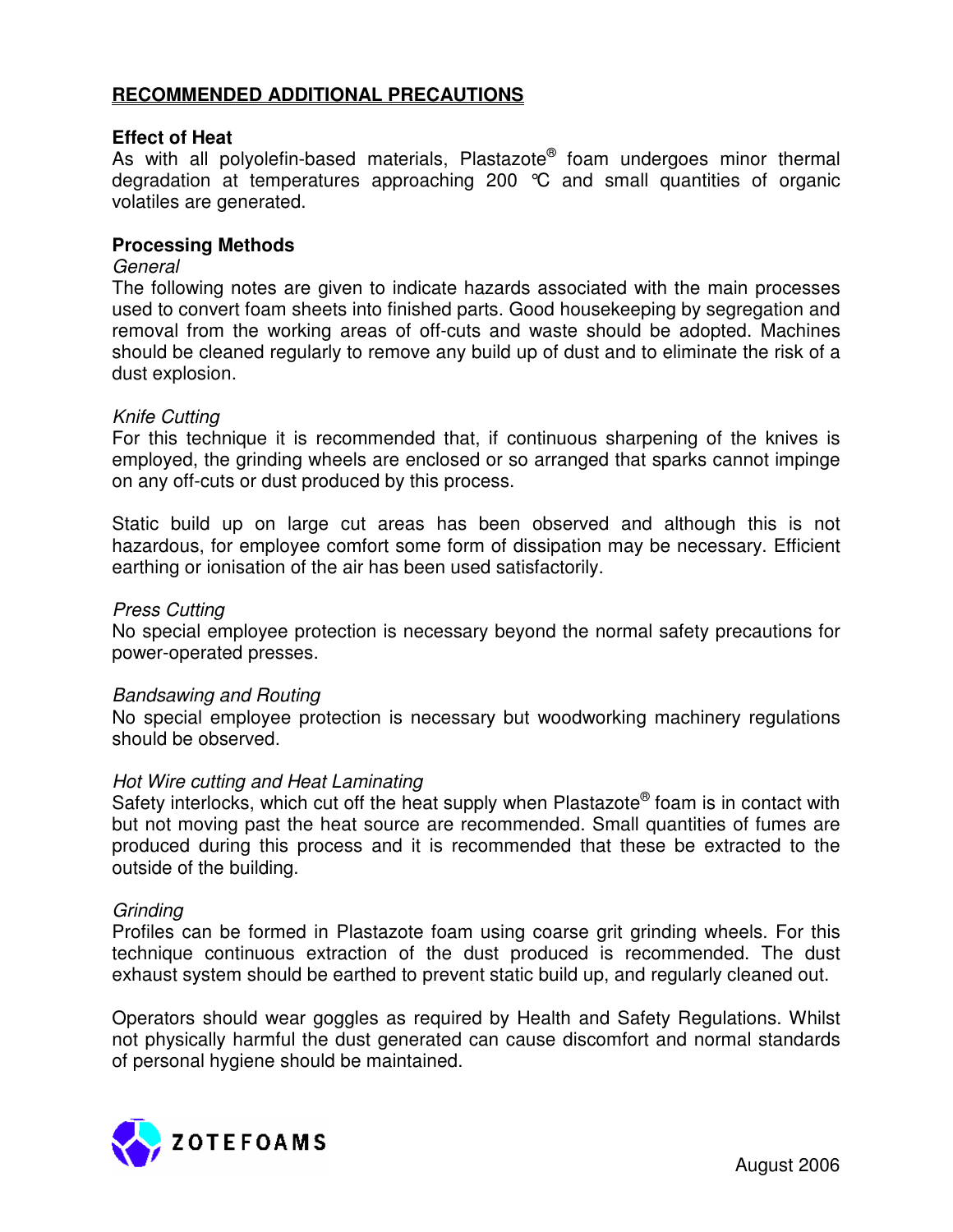## *Thermoforming*

Plastazote<sup>®</sup> foam may be formed by heating to an appropriate temperature prior to cooling in intimate contact with a cold former. Plastazote® LD foam grades, Evazote® foam and Supazote® foam grades at and below densities of 50 kg/m<sup>3</sup> can be handled under recommended conditions (general overview available on BTI-10, further details available on request) without gloves and do not cause burning when applied to the human body.

However, for operators who have to handle large amounts of heated Plastazote® foam it is recommended that for comfort gloves should be worn (cotton or corduroy have been found satisfactory). In handling grades with a density greater than 50 kg/m<sup>3</sup> or for handling HD and HL grades, the wearing of corduroy gloves is recommended to prevent burning of the hands.

Excessive heating can cause Plastazote® foam to decompose giving off combustible fumes and there is a consequent danger of fire. Operators of such equipment should be aware of this hazard. Should a fire occur, power to heaters should be switched off and the fire extinguished using a carbon dioxide fire extinguisher. In moulding operations, users should observe the normal precautions for handling heavy moulds in power operated processes.

## *Adhesives*

The exposure of operators to the solvents contained in some adhesives may be subject to legal constraints. The suppliers of adhesives should be contacted for further details. In addition, the handling, stacking or fabrication of foams can generate static charges. The use of solvent-based adhesives in circumstances where static charges could accumulate may increase the risk of fire. This risk can be reduced by adequate ventilation. When large areas of plastics foam may acquire a static charge, special static discharge facilities such as ionised air-blowers or corona discharge bars may also be needed.

# **RECOMMENDED FIRST AID TREATMENT**

## **Eye injuries**

Any material entering the eye should be flushed with copious quantities of water. Medical attention should be obtained if soreness or redness persists.

## **Inhalation of Fumes (from overheated material)**

An affected person should be removed as quickly as possible into fresh air, kept warm and artificial respiration applied as necessary. Medical attention should be obtained immediately.

#### **Burns**

Any molten material on the skin should be cooled as quickly as possible; e.g. in cold water, but should not be pulled off. Medical attention should be obtained immediately.

#### **Ingestion**

Rinse mouth with water and obtain medical attention.